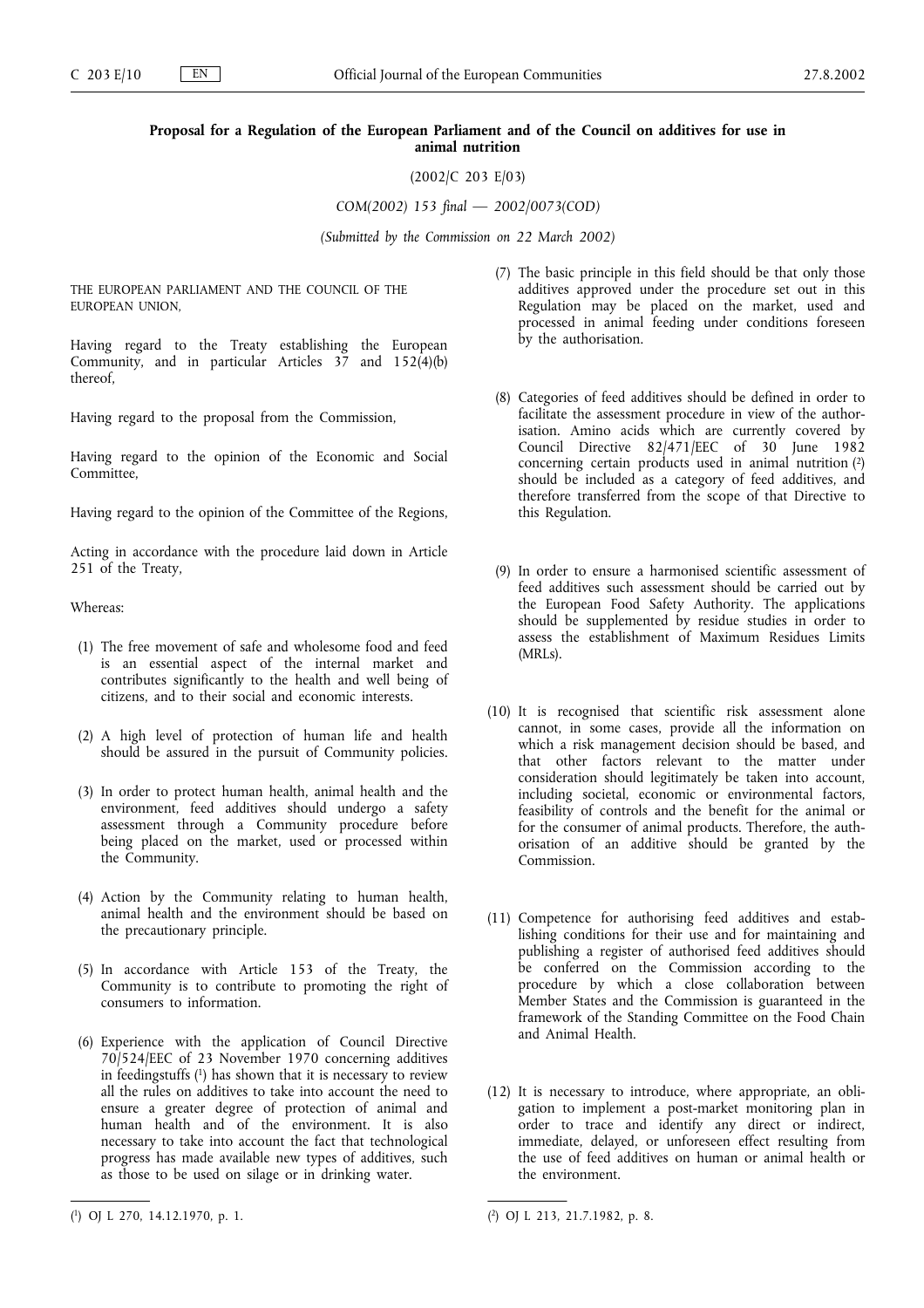- (13) In order to allow technical and scientific progress to be taken into account it is necessary to revise regularly the authorisations of feed additives. Time limited authorisations will allow this review.
- (14) A register of authorised feed additives should be established, including product specific information and sampling and detection methods. Non-confidential data should be made available to the public.
- $(15)$  It is necessary to establish rules to take into account additives which are already on the market and which were authorised under Directive 70/524/EEC, and amino acids currently authorised under Directive 82/471/EEC, as well as for additives for which the authorisation procedure is in progress.
- (16) The Scientific Steering Committee stated in its opinion of 28 May 1999 that: 'regarding the use of antimicrobials as growth promoting agents, the use of agents from classes which are or may be used in human or veterinary medicine (i.e., where there is a risk of selecting for crossresistance to drugs used to treat bacterial infections) should be phased out as soon as possible and ultimately abolished'. The second opinion of the Scientific Steering Committee on anti-microbial resistance adopted on 10-11 May 2001 confirmed the need to provide a sufficient time to replace those antimicrobials by alternative products: 'Thus, the phase-out process must be planned and coordinated since precipitous actions could have repercussions for animal health'. Therefore, it is necessary to set a date after which the use of the antibiotics still authorised for use as growth promoting agents will be forbidden, while allowing sufficient time for the development of alternative products to replace those antibiotics. Provision should also be made to forbid the authorisation of any further antibiotics for use as feed additives.
- (17) Certain substances with coccidiostatic effects should be considered as feed additives for the purpose of this Regulation.
- (18) Within the framework of the phasing out of antibiotics used as growth promoters and in order to ensure a high level of protection of animal health, the European Food Safety Authority will be asked to review the progress in the development of alternative substances and alternative rearing methods before 2005.
- (19) Detailed labelling of the product should be required since it enables the final user to make a choice in full

knowledge of the facts and creates fewest obstacles to trade and facilitates fairness of transactions.

- (20) Regulation (EC) No . . . of the European Parliament and of the Council on genetically modified food and feed provides for an authorisation procedure for the placing on the market of genetically modified food and feed, including feed additives consisting of, containing or produced from genetically modified organisms. Since the objectives of Regulation (EC) No . . . of the European Parliament and of the Council on genetically modified food and feed are different from those of this Regulation, feed additives should undergo an authorisation procedure in addition to the authorisation procedure provided for by this Regulation prior to their placing on the market.
- (21) Fees could be charged for the consideration of dossiers by the European Food Safety Authority, subject to the outcome of the report provided for in Article 45 of Regulation (EC) No 178/2002 of the European Parliament and of the Council of 28 January laying down the general principles and requirements of food law, establishing the European Food Safety Authority, and laying down procedures in matters of food safety (1).
- (22) Articles 53 and 54 of Regulation 178/2002 establish procedures for taking emergency measures in relation to feed of Community origin or imported from a third country. They allow the Commission to adopt such measures in situations where feed is likely to constitute a serious risk to human health, animal health or the environment and where such risk cannot be contained satisfactorily by measures taken by the Member State(s) concerned.
- (23) Technological progress and scientific developments should be taken into account when implementing this Regulation.
- (24) Since the measures necessary for the implementation of this Regulation are measures of general scope within the meaning of Article 2 of Council Decision 1999/468/EC of 28 June 1999 laying down the procedures for the exercise of implementing powers conferred on the Commission (2), they should be adopted by use of the regulatory procedure provided for in Article 5 of that Decision.
- (25) The Member States should lay down rules on penalties applicable to infringements of the provisions of this Regulation and ensure that they are implemented. Those penalties must be effective, proportionate and dissuasive.

<sup>(</sup> 1) OJ L 31, 28.1.2002, p. 1.

<sup>(</sup> 2) OJ L 184, 17.7.1999, p. 23.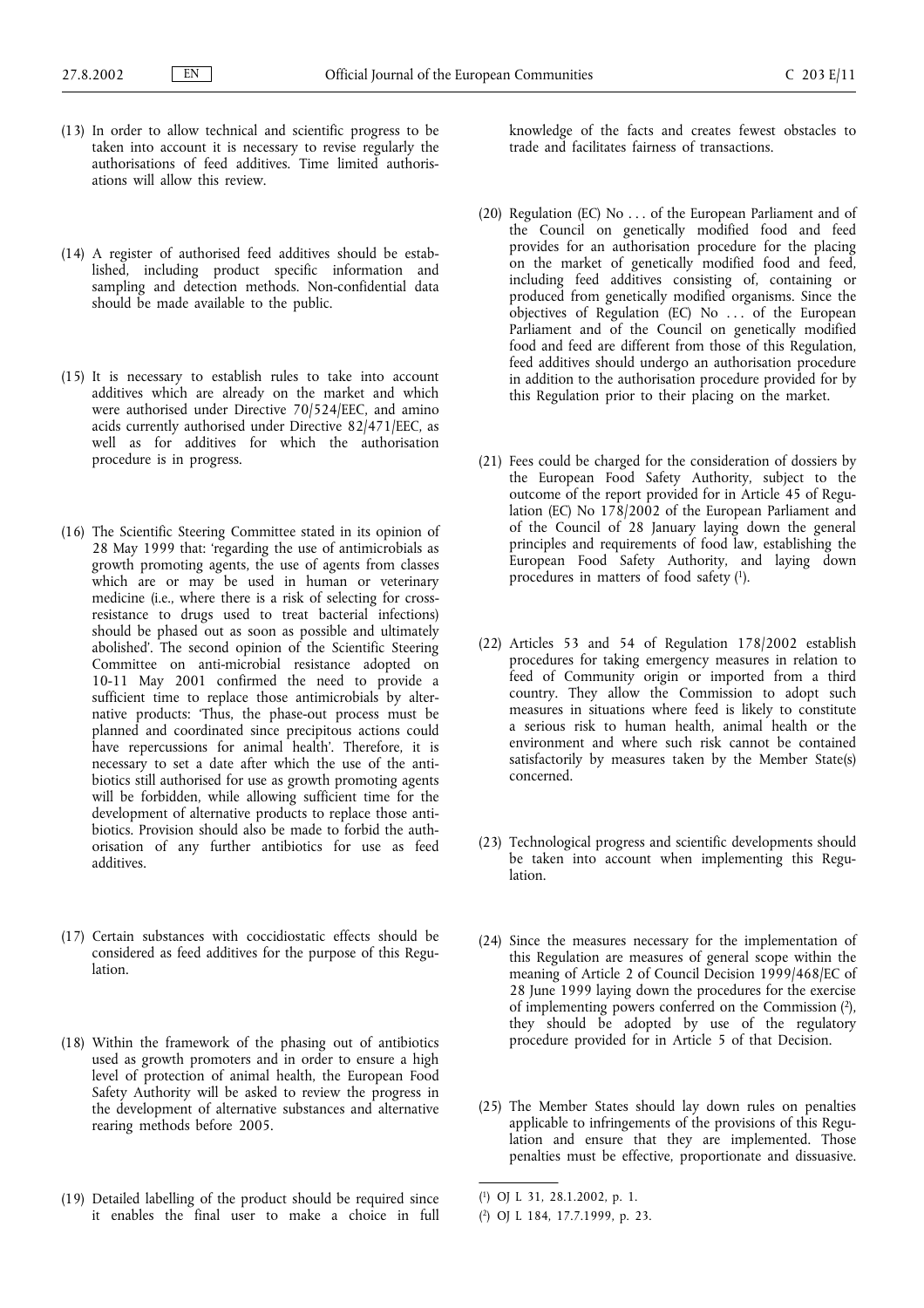- (26) Directive 70/524/EEC should be repealed. However labelling provisions applicable to compound feedingstuffs incorporating additives should be maintained until a revision of Council Directive 79/373/EEC of 2 April 1979 on the marketing of compound feedingstuffs  $(1)$ will be completed. Points 3 and 4 of the Annex of Directive 82<sup>[</sup>471<sup>[EEC</sup> should be deleted in order to enable the transfer of amino acids and their salts to this Regulation.
- (27) Guidelines addressed to the Member States for the presentation of an application dossier are contained in Directive  $87/153/EEC$ . The verification of the conformity of dossiers is conferred to the European Food Safety Authority. It is therefore necessary to repeal Directive 87/153/EEC, maintaining however the Annex in place until implementing rules have been adopted.
- (28) A transitional period is needed to avoid disruptions in the use of feed additives. Therefore, until the rules of this Regulation are applicable, the substances already authorised should be permitted to remain on the market and be used under the conditions of the current legis**lation**

HAVE ADOPTED THIS REGULATION:

### CHAPTER I

## **SUBJECT MATTER, SCOPE AND DEFINITIONS**

## *Article 1*

### **Subject matter**

The purpose of this Regulation is to establish a Community procedure for authorisation and supervision of feed additives and to lay down rules to ensure labelling of feed additives in order to provide the basis for the assurance of a high level of protection of human health, animal health and welfare, environment and users' interests in relation to feed additives, whilst ensuring the effective functioning of the internal market.

# *Article 2*

# **Scope**

1. This Regulation shall apply to chemically defined substances or micro-organisms not normally used as feed materials which are intentionally added to feedingstuffs or drinking water, hereinafter referred to as 'feed additives'.

- 2. This Regulation shall not apply to:
- (a) processing aids, nor to technological but unavoidable residues of processing aids in the final product;
- ( 1) OJ L 86, 6.4.1979, p. 30.

(b) veterinary medicinal products as defined in Directive 2001/82/EC (2).

Where necessary, it may be determined, in accordance with the procedure referred to in Article 21(2), whether a substance or a micro-organism is a feed additive within the scope of this Regulation.

### *Article 3*

## **Definitions**

For the purpose of this Regulation, the definitions of 'feed' or 'feedingstuff', 'feed business', 'feed business operator', 'placing on the market' and 'traceability' laid down in Regulation (EC) No 178/2002 of the European Parliament and of the Council laying down the general principles and requirements of food law, establishing the European Food Safety Authority, and laying down procedures in matters of food safety shall apply.

The following definitions shall also apply:

- (a) 'feed materials' means products as defined in Article 2(a) of Council Directive  $96/\overline{2}5/\text{EC}$  (3);
- (b) 'complementary feedingstuffs' means products as defined in Article 2(e) of Directive 79/373/EEC;
- (c) 'premixtures of feed additives' means mixtures of feed additives or mixtures of one or more feed additives with feed materials used as carriers, not intended to direct feeding of animals but intended for distribution to establishments registered or approved according to Council Directive  $95/69/EC$  (4);
- (d) 'compound feedingstuffs' means products as defined in Article 2(b) of Directive 79/373/EEC;
- (e) 'first placing on the market' means the initial placing on the market of an additive after its manufacture, the import of an additive, or, where an additive has been incorporated into feed without being placed on the market, the first placing on the market of that feed;
- (f) 'processing aids' means any substances not consumed as a feedingstuff by itself, intentionally used in the processing of feedingstuffs or feed materials to fulfil a technological purpose during treatment or processing and which do not remain in the final product;

<sup>(</sup> 2) OJ L 311, 28.11.2001, p. 1.

<sup>(</sup> 3) OJ L 125, 13.5.1996, p. 35. Directive as last amended by Directive 2001/46/EC of the European Parliament and of the Council (OJ L 234, 1.9.2001, p. 55).

<sup>(</sup> 4) OJ L 332, 30.12.1995, p. 15. Directive as last amended by Directive 1999/20/EC (OJ L 80, 25.3.1999, p. 20).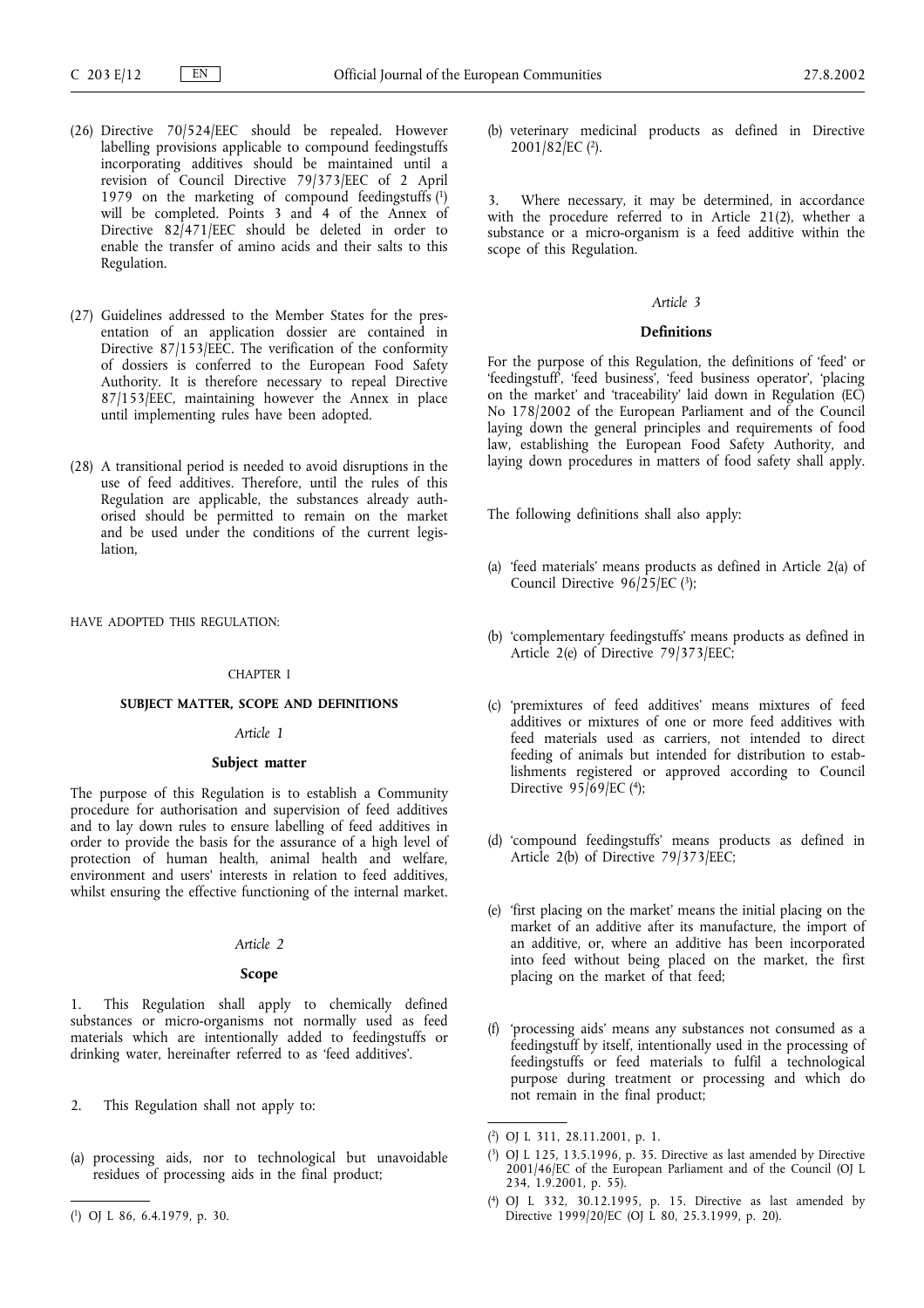- (g) 'antimicrobial agents' means substances produced either synthetically or naturally by bacteria, fungi or plants, used to kill or inhibit the growth of micro-organisms including bacteria, viruses and fungi, and of parasites, in particular protozoa;
- (h) 'antibiotic' means antimicrobial produced by or derived from a micro-organism, which destroys or inhibits the growth of other micro-organisms;
- (i) 'maximum residue limit' means the maximum concentration of residue resulting from the use of an additive in animal nutrition which may be accepted by the Community to be legally permitted or recognised as acceptable in or on a food;
- (j) 'growth promoter' means a chemically defined substance which, when fed to animals, improves production performance parameters.

#### CHAPTER II

## **AUTHORISATION, USE, MONITORING AND TRANSITIONAL MEASURES APPLICABLE FOR EXISTING FEED ADDITIVES**

## *Article 4*

## **Placing on the market, processing and use**

1. No person shall place on the market, process or use a feed additive unless:

- (a) it is covered by an authorisation granted in accordance with this Regulation;
- (b) the conditions for use set out in this Regulation and in the authorisation of the substance are met; and
- (c) the conditions on labelling set out in this Regulation are met.

2. In the case of additives belonging to categories (d) and (e) as provided for in Article 7(1) and of additives consisting of, containing or produced from genetically modified organisms (GMOs), no person shall place the product on the market other than the authorisation holder named in the authorisation Regulation or a person acting under his written authority.

### *Article 5*

#### **Authorisation**

1. Any person seeking an authorisation for a feed additive shall submit an application in accordance with Article 8.

2. An authorisation shall not be granted, refused, renewed, modified, suspended or revoked except on the grounds and under the procedures set out in this Regulation, or in

accordance with Articles 53 and 54 of Regulation (EC) 178/2002 of the European Parliament and of the Council laying down the general principles and requirements of food law, establishing the European Food Safety Authority and laying down procedures in matters of food safety.

3. The applicant for an authorisation shall be established in the Community.

#### *Article 6*

### **Conditions for authorisation**

1. No feed additive shall be authorised unless the applicant for such authorisation has adequately and sufficiently demonstrated that, when used in accordance with conditions to be set out in the Regulation authorising the use of the additive, it satisfies the requirements of paragraph 2, and has at least one of the characteristics set out in paragraph 3.

- 2. The feed additive must not:
- (a) present a risk to animal health, human health or the environment,
- (b) mislead the user,
- (c) harm the consumer by impairing the distinctive features of animal products.
- 3. The feed additive must:
- (a) favourably affect the characteristics of feed,
- (b) favourably affect the characteristics of animal products,
- (c) satisfy the nutritional needs of animals,
- (d) favourably affect the environmental consequences of animal production.
- 4. Antibiotics shall not be authorised as feed additives.

5. By derogation of paragraph 4 certain substances with a coccidiostatic effect and presented for continuous use mixed in feed or drinking water, referred to hereafter as coccidiostats, are considered as feed additives for the purpose of this Regulation.

### *Article 7*

### **Categories of feed additives**

1. A feed additive shall be allocated to one or more of the following categories, depending on its functions and properties, in accordance with the procedure set out at Articles 8 to 10: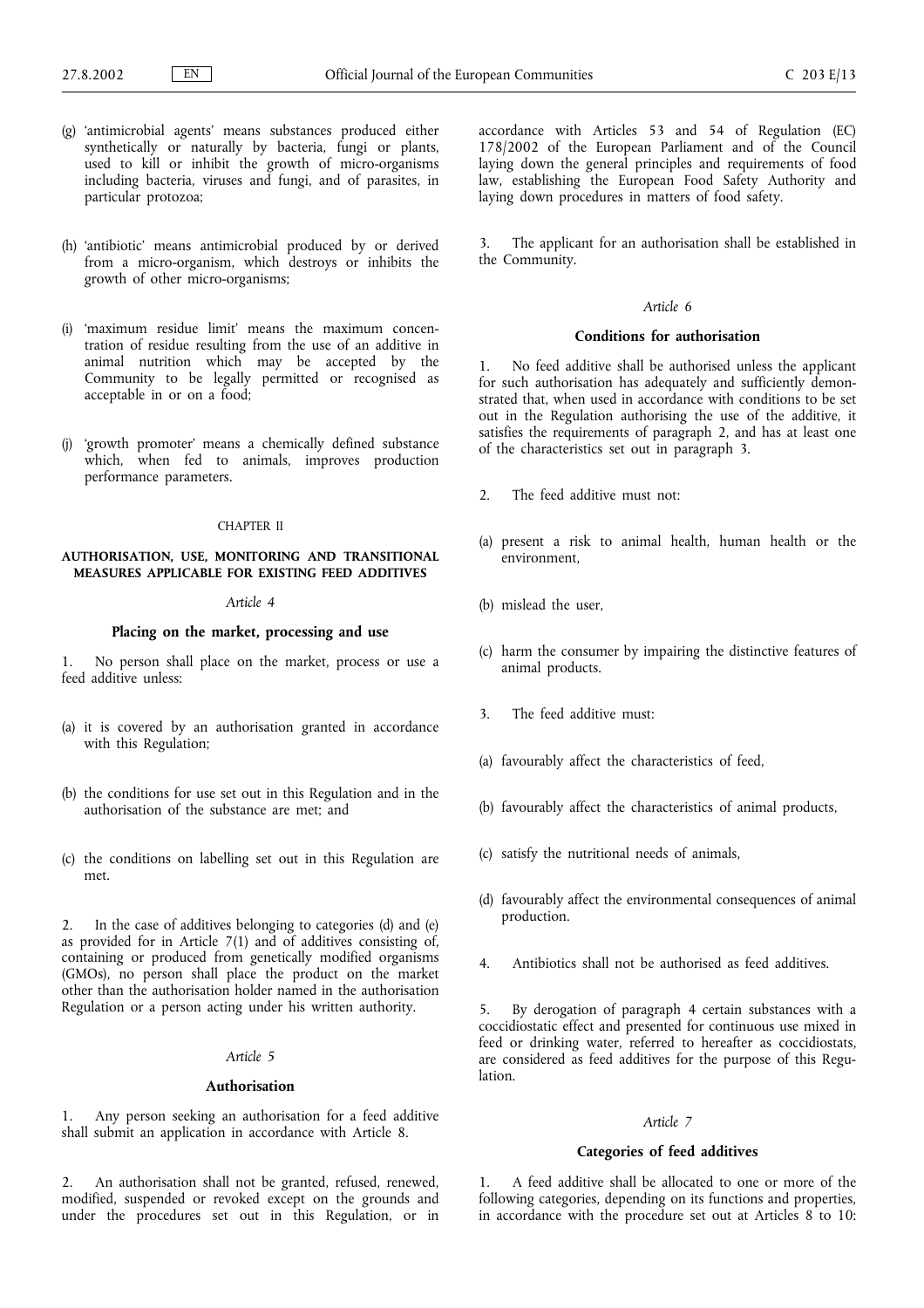- (a) technological additives: any substance added to feed for a technological purpose;
- (b) sensory additives: any substance, the addition of which to feed improves or changes the organoleptic properties of the feed, or the visual characteristics of the food derived from animals;
- (c) nutritional additives: any substance used for nutritional purposes;
- (d) zootechnical additives: any additive used to affect favourably the performance of animals in good health or used to affect favourably the environment;
- (e) coccidiostats.

2. Within these categories referred to in paragraph 1, feed additives shall further be allocated within one or more of the functional groups mentioned in Annex I, according to their principal function, in accordance with the procedure specified in Articles 8 to10.

3. Where necessary, as a result of scientific progress or technological development, additional feed additive categories and functional groups may be established in accordance with the procedure referred to in Article 21(2).

# *Article 8*

### **Application for authorisation**

1. An application for an authorisation as provided for in Article 5 shall be submitted to the European Food Safety Authority, hereinafter referred to as 'the Authority'.

2. The Authority shall acknowledge receipt of the application, in writing, to the applicant within 15 days of its receipt. The acknowledgement shall state the date of receipt of the application.

3. The application shall be accompanied by the following particulars and documents:

- (a) the name and the address of the applicant;
- (b) the designation of the feed additive, including a proposal for its classification by category and functional group under Article 7, and its specifications, including purity criteria;
- (c) a description of the method of production, manufacturing and intended uses of the feed additive, of the method of analysis of the additive in feed and, where appropriate, of the analytical method for the determination of residues of the feed additive in food;
- (d) a copy of the studies which have been carried out and any other material which is available to demonstrate that the feed additive satisfies the criteria laid down in Article 6(2) and (3);
- (e) proposed conditions for placing the feed additive on the market, including labelling requirements and, where appropriate, specific conditions for use and handling, use levels in complementary feedingstuffs and animals species for which the feed additive is intended;
- (f) a written statement that three samples of the feed additive have been sent by the applicant directly to the Community reference laboratory referred to in Article 20 for the purpose of validation of the method of analysis, in accordance with the requirements set out in Annex II;
- (g) for additives proposed in paragraph (b) as not belonging to category (a) and  $(b)$  referred to in Article 7(1), and in the case of additives consisting of, containing or produced from GMOs, a proposal for post-market monitoring;
- (h) a summary of the dossier;
- (i) for additives consisting of, containing or produced from GMOs, details of the Community authorisation according to Regulation (EC) No  $\dots$

After consultation of the Authority, rules for the implementation of this Article may be established in accordance with the procedure referred to in Article 21(2).

Until the adoption of these implementing rules the application shall be made in accordance with the Annex of Directive 87/153/EEC.

5. The Authority shall publish detailed guidance concerning the preparation, presentation, and validation of the applications, not later than one year after the entry into force of this Regulation.

## *Article 9*

## **Opinion of the Authority**

The Authority shall give an opinion within six months of the receipt of a valid application.

2. The Authority may, where appropriate, request the applicant to supplement the particulars accompanying the application within a time limit specified by the Authority. Where the Authority requests supplementary information, the time limit laid down in paragraph 1 shall be suspended until such time that the information has been provided. Likewise, the applicant may at the request of the Authority, or on his own initiative prepare oral or written explanations within a specified time limit.

- 3. In order to prepare its opinion, the Authority:
- (a) shall verify that the particulars and documents submitted by the applicant are in accordance with Article 8, and undertake a risk assessment in order to determine whether the feed additive complies with the criteria laid down in Article 6(2) and (3);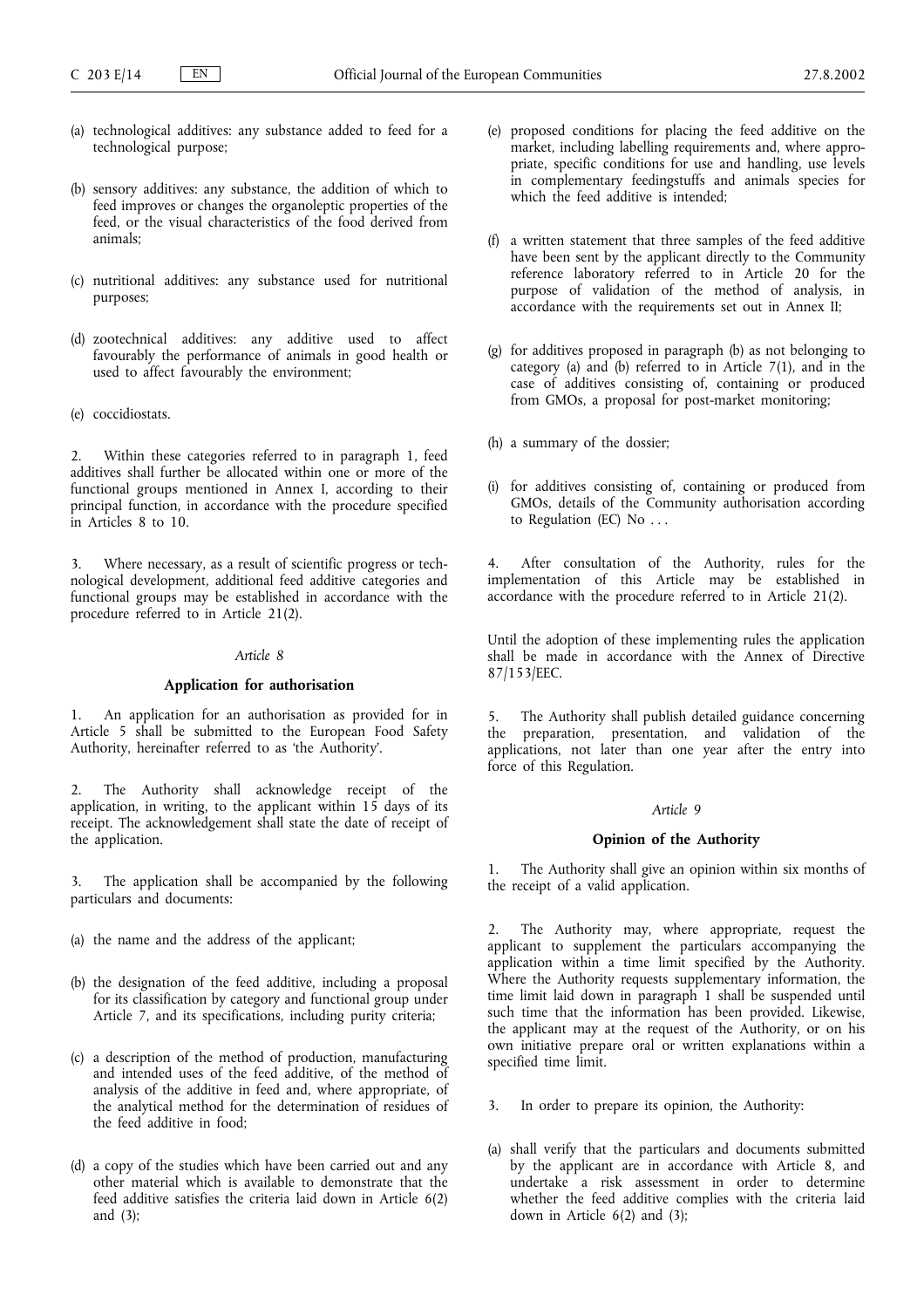- (b) shall verify the report of the Community Reference Laboratory;
- (c) shall make the application and any supplementary information supplied by the applicant available to Member States and to the Commission:
- (d) shall make the summary of the dossier mentioned in Article  $8(3)(h)$  available to the public;
- (e) may ask any official scientific body of the Member States working in the field of animal nutrition to contribute to the assessment of the feed additive.

4. In the event of an opinion in favour of authorising the feed additive, the opinion shall also include the following elements:

- (a) the name and address of the applicant;
- (b) the designation of the feed additive including its categorisation and allocation within functional groups provided for in Article 7, its specification, including purity criteria and method of analysis;
- (c) depending on the results of the risk assessment, specific conditions or restrictions in relation to handling, use levels, the proportion of incorporation when used in feed or drinking water, and animal species and categories of animal species for which the additive is to be used, and post-market monitoring requirements;
- (d) specific additional requirements for the labelling of the feed additive necessary as result of conditions and restrictions imposed under (c);
- (e) a proposal for the establishment of Maximum Residues Limits (MRLs) in the relevant foodstuffs of animal origin, unless the opinion of the Authority concludes that the establishment of MRLs is not necessary for the protection of the consumers or MRLs have already been established in Annex I or III of Council Regulation (EEC) No 2377/90 of 26 June 1990 laying down a Community procedure for the establishment of maximum residue limits of veterinary medicinal products in foodstuffs of animal origin (1).

5. The Authority shall forward its opinion to the Commission, the Member States and the applicant, including its assessment of the feed additive and stating the reasons for its conclusion.

6. The Authority shall make its opinion public, after deletion of any information identified as confidential in accordance with Article 18(2).

## *Article 10*

### **Authorisation by the Community**

1. Within three months of receipt of the opinion of the Authority, the Commission shall prepare a draft of the Regulation to be adopted in respect of the application, taking into account the requirements of Article  $6(2)$  and  $(3)$ , Community law and other legitimate factors relevant to the matter under consideration and in particular benefits for animal health and welfare and for the consumer of animal products.

Where the draft Regulation is not in accordance with the opinion of the Authority, the Commission shall provide an explanation of the reasons for the differences.

In exceptionally complex cases, the three-months deadline may be extended.

2. In the event of a draft Regulation which envisages the granting of authorisation, the draft Regulation shall include the elements mentioned in Article  $9(4)(b)$ , (c) and (d).

In the event of a draft Regulation which envisages the granting of authorisation for additives belonging to categories  $(d)$  and  $(e)$  referred to in Article 7(1) and also for additives consisting of, containing or produced from GMOs, the draft Regulation shall include the name of the authorisation holder, and, where appropriate, the unique code attributed to the GMO as referred to in the Regulation (EC) No . . . [of the European Parliament and of the Council concerning traceability and labelling of genetically modified organisms and traceability of food and feed products produced from genetically modified organisms and amending Directive 2001/18/EC].

Where the Commission considers that levels of residues of an additive in food from animals fed with that additive might have a detrimental effect on human health it shall include in the draft Regulation Maximum Residues Limits (MRLs) for the active substance or for its metabolites in the relevant foodstuffs of animal origin. In this case the active substance shall be considered for the purposes of Council Directive  $96/23/EC$  (<sup>2</sup>) as falling under Annex I to that Directive. Where an MRL for the substance concerned has already been established in Community rules, that MRL shall also apply to residues of the active substance or its metabolites originating from the use of the substance as feed additive.

<sup>(</sup> 1) OJ L 224, 18.8.1990, p. 1. (

<sup>2)</sup> OJ L 125, 23.5.1993, p. 10.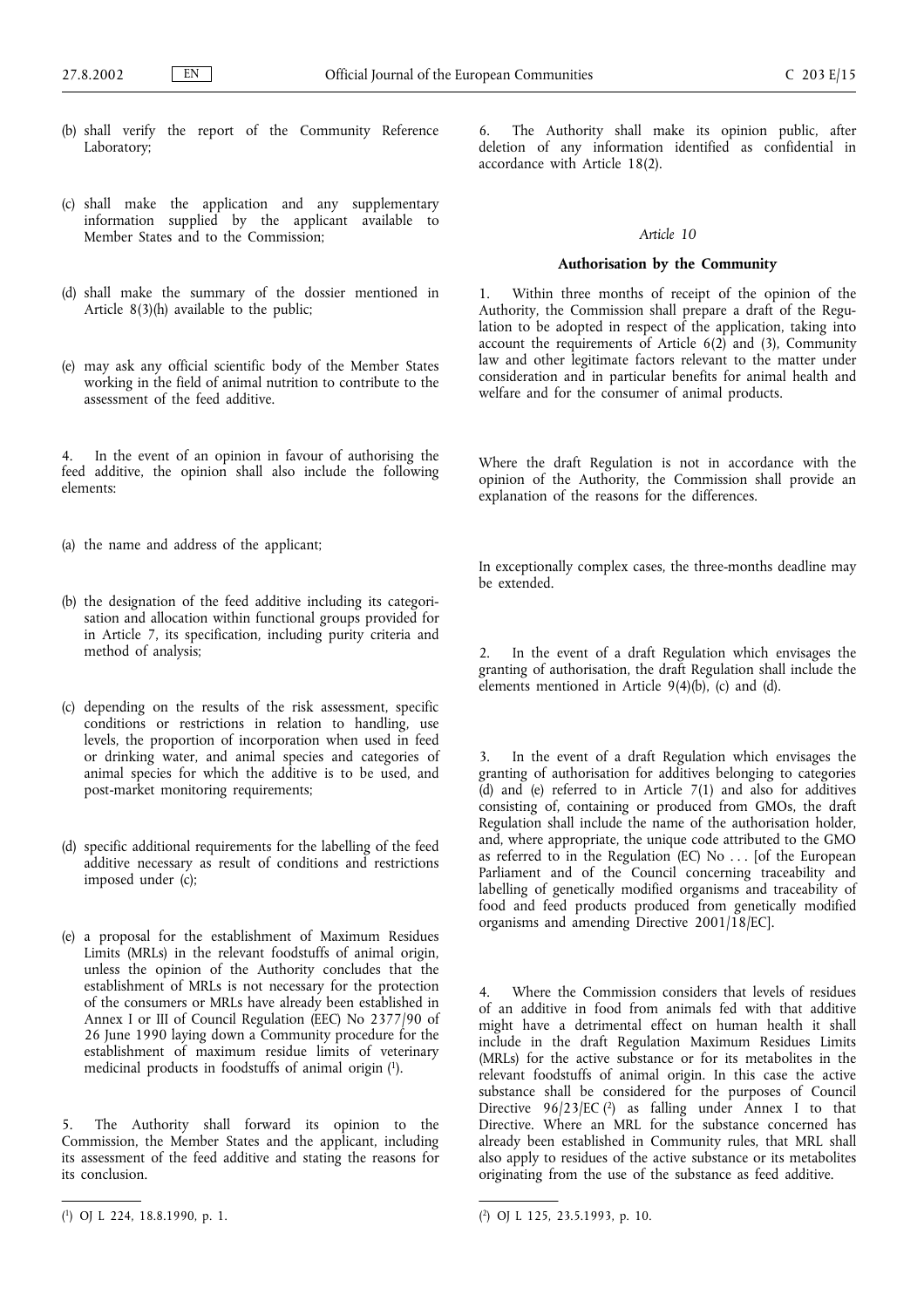The Regulation concerning the application for authorisation of a feed additive shall be adopted in accordance with the procedure referred to in Article  $21(2)$ .

6. The Commission shall without delay inform the applicant of the decision taken.

7. The authorisation granted in accordance with the procedure laid down in this Regulation shall be valid throughout the Community for ten years and shall be renewable in accordance with Article 15. The authorised feed additive shall be entered in the Register referred to in Article 17 (hereinafter referred to as 'the Register'). Each entry in the Register shall state the date of authorisation and shall include the particulars referred to in paragraphs 2 and 3.

8. The granting of authorisation shall be without prejudice to the general civil and criminal liability of any feed operator in respect of the feed additive concerned.

## *Article 11*

### **Status of existing products**

1. By way of derogation from Article 4, a feed additive which has been placed on the market pursuant to Directive  $70/524/EEC$  and an amino acid, salt of an amino acid, and analogous substance which was listed in points 3 and 4 of the Annex to Directive  $82/471/EEC$  before the date referred to in the second paragraph of Article 26 of this Regulation, may be placed on the market and used in accordance with the conditions specified in the entries in the annexes to Directives 70/524/EEC or 82/471/EEC relating to that substance, provided that the following conditions are met:

- (a) within one year of the entry into force of this Regulation, each person who places the feed additive on the market shall notify this fact to the Authority. This notification shall be accompanied by the particulars mentioned in Article  $8(3)(a)$  to (c);
- (b) within one year of the notification mentioned under (a), the Authority shall, after verification that all the information required has been submitted, notify the Commission that it has received the information required under this Article. The concerned products shall be entered in the Register. Each entry in the Register shall mention the date on which the concerned product was first entered in the Register and, where applicable, the expiry date of the existing authorisation.

2. An application shall be submitted in accordance with Article 8, at the latest one year before the expiry date of the authorisation given pursuant with Directive  $70/524/EEC$  for additives with a limited authorisation period, and within a maximum of seven years after the entry into force of this Regulation for additives authorised without a time limit. For the substances belonging to the category of coccidiostats, an application shall be submitted within a maximum of four years after the entry into force of this Regulation. A detailed calendar listing the priority order for the re-evaluation of the different classes of additives may be adopted in accordance with the procedure referred to in Article 21(2).

Products entered in the Register shall be subject to the provisions of this Regulation, in particular Articles 13, 14, 15 and 16, which shall apply to such products as if they had been authorised pursuant to Article 10.

4. In case of authorisations not issued to a specific holder, any person who imports or manufactures the products referred to in this Article shall submit the information or the application to the Authority.

Where the notification and accompanying particulars referred to in paragraph  $1(a)$  are not supplied within the period specified or are found to be incorrect, or where an application is not submitted as required by paragraph 2 within the period specified, a regulation shall be adopted, in accordance with the procedure referred to in Article 21(2), requiring the additives concerned to be withdrawn from the market. Such a measure may provide for a limited period of time within which existing stocks of the product may be used up.

# *Article 12*

## **Phasing out**

By derogation from Article 5 and Article 11, the placing on the market and use as antibiotic growth promoters of the following substances mentioned in Annex B under A of Chapters I and II of Directive 70/524/EEC: sodium monensin, sodium-salinomycin, flavophospholipol and avilamycin, shall be prohibited from 1 January 2006 and, from that date, those substances shall be deleted from the Register.

#### *Article 13*

### **Supervision**

After an additive has been authorised in accordance with this Regulation, any person using or placing on the market that substance, or a feedingstuff into which it has been incorporated shall ensure that any conditions or restrictions which have been imposed on the placing on the market, use and handling of the additive or feedingstuffs containing it, are respected. Where monitoring requirements, as referred to in Article 9(4)(c) have been imposed, the authorisation holder shall ensure that it is carried out and shall submit reports to the Authority in accordance with the authorisation.

2. The authorisation holder shall forthwith communicate to the Authority any new information that might influence the evaluation of the safety in use of the feed additive, in particular health sensitivities of specific categories of consumers. The authorisation holder shall forthwith inform the Authority of any prohibition or restriction imposed by the competent authority of any third country in which the feed additive is placed on the market.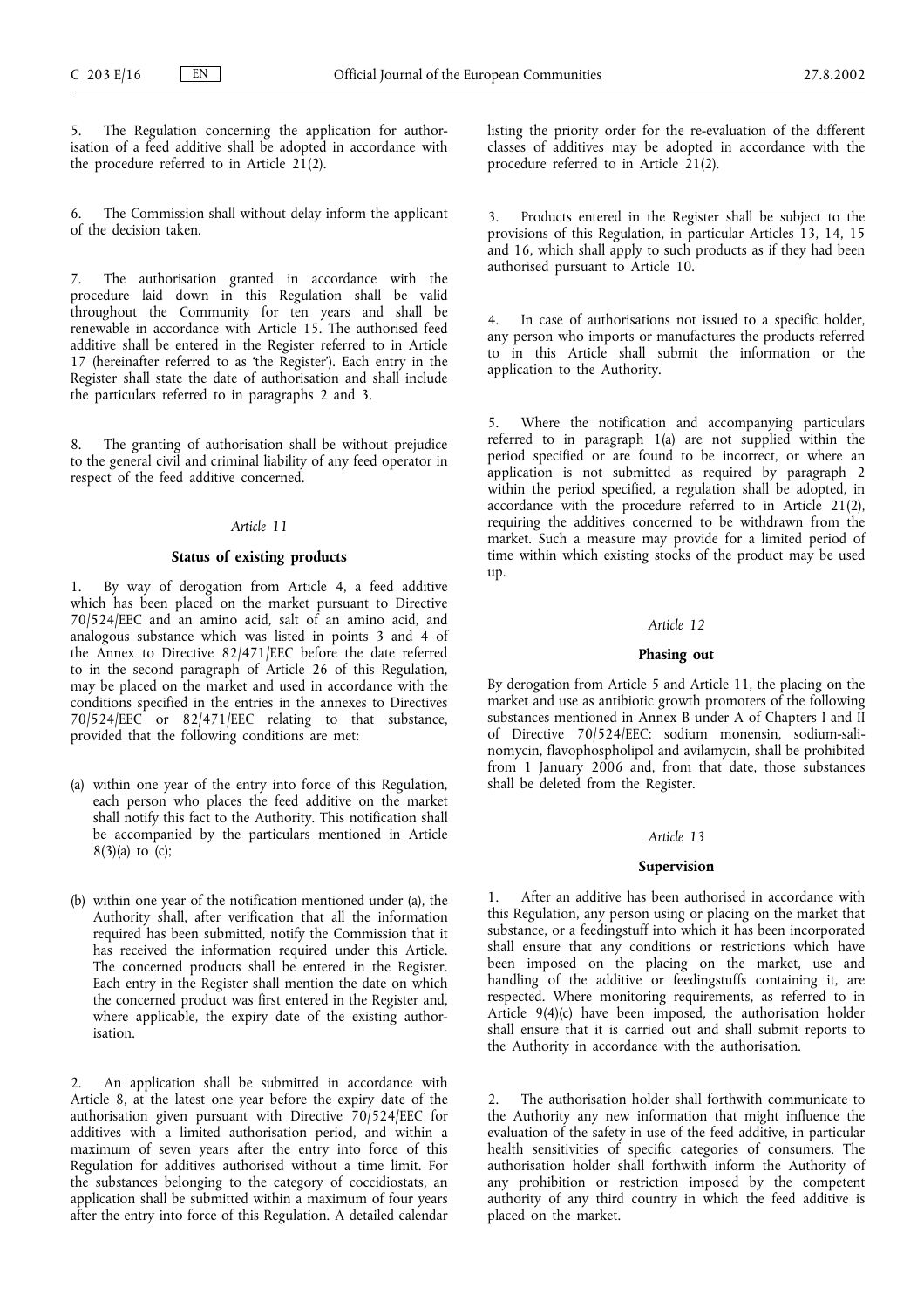### *Article 14*

### **Modification, suspension and revocation of authorisations**

1. Where, on its own initiative or following a request from a Member State or from the Commission, the Authority concludes that an authorisation granted in accordance with this Regulation should be modified, suspended or revoked, it shall forthwith transmit this opinion to the Commission.

2. If the authorisation holder proposes to modify the terms of the authorisation, he shall submit an application to the Authority, which includes the relevant data supporting the request for the change. The Authority shall give an opinion on the proposal.

3. The Commission shall examine the opinion of the Authority without delay, and a final decision on the modification, suspension or revocation of an authorisation shall be adopted in accordance with the procedure referred to in Article  $21(2)$ .

4. The Commission shall without delay inform the applicant of the decision taken. The Register shall be amended as appropriate.

## *Article 15*

### **Renewal of authorisations**

1. Authorisations under this Regulation shall be renewable for ten-year periods, on application to the Authority by the applicant at the latest one year before the expiry date of the authorisation.

In case of authorisations not issued to a specific holder, any person who imports or produces the products referred to in this Article may submit the information or the application to the Authority and shall be considered as the applicant.

The Authority shall acknowledge receipt of the application, in writing, to the applicant within 15 days of its receipt. The acknowledgement shall state the date of receipt of the application.

2. The application shall be accompanied by the following particulars and documents:

- (a) a copy of the authorisation for placing the feed additive on the market;
- (b) a report on the results of the post-market monitoring, if such monitoring requirements are included in the authorisation;
- (c) any other new information which has become available with regard to the evaluation of the safety in use and the

efficacy of the feed additive and the risks of the feed additive to animals, humans or the environment;

(d) where appropriate, a proposal for amending or complementing the conditions of the original authorisation, inter alia the conditions concerning future monitoring.

3. The applicant shall also send to the Commission at the same time as he submits an application to the Authority the particulars and documents referred to in paragraph 2.

4. The procedure set out in Articles 9 and 10 shall apply in a like manner.

5. Where, for reasons beyond the control of the applicant, no decision is taken on the renewal of an authorisation before its expiry date, the period of authorisation of the product shall automatically be extended until the Commission takes a decision. The Commission shall inform the applicant of this extension of the authorisation.

The implementing rules for the application of this Article shall be established after consultation of the Authority, in accordance with the procedure referred to in Article 21(2).

7. The Authority shall publish detailed guidance concerning the preparation and the presentation of the application.

#### CHAPTER III

## **LABELLING**

#### *Article 16*

## **Labelling of feed additives**

1. No person shall place on the market a feed additive, a mixture of feed additives or a premixture of additives, unless its packaging or container bears the following information, in a conspicuous, clearly legible and indelible manner, in relation to each additive contained in the material:

- (a) the specific name given to the additives upon authorisation preceded by the name of the functional group as mentioned in the authorisation;
- (b) the name or business name and the address or registered place of business of the person responsible for the particulars referred to in this paragraph;
- (c) the net weight, or in the case of liquid additives, either the net volume or the net weight;
- (d) where appropriate, the approval number assigned to the establishment or the intermediary pursuant to Article 5 of Directive 95/69/EC or the registration number assigned to the establishment or the intermediary pursuant to Article 10 of that Directive;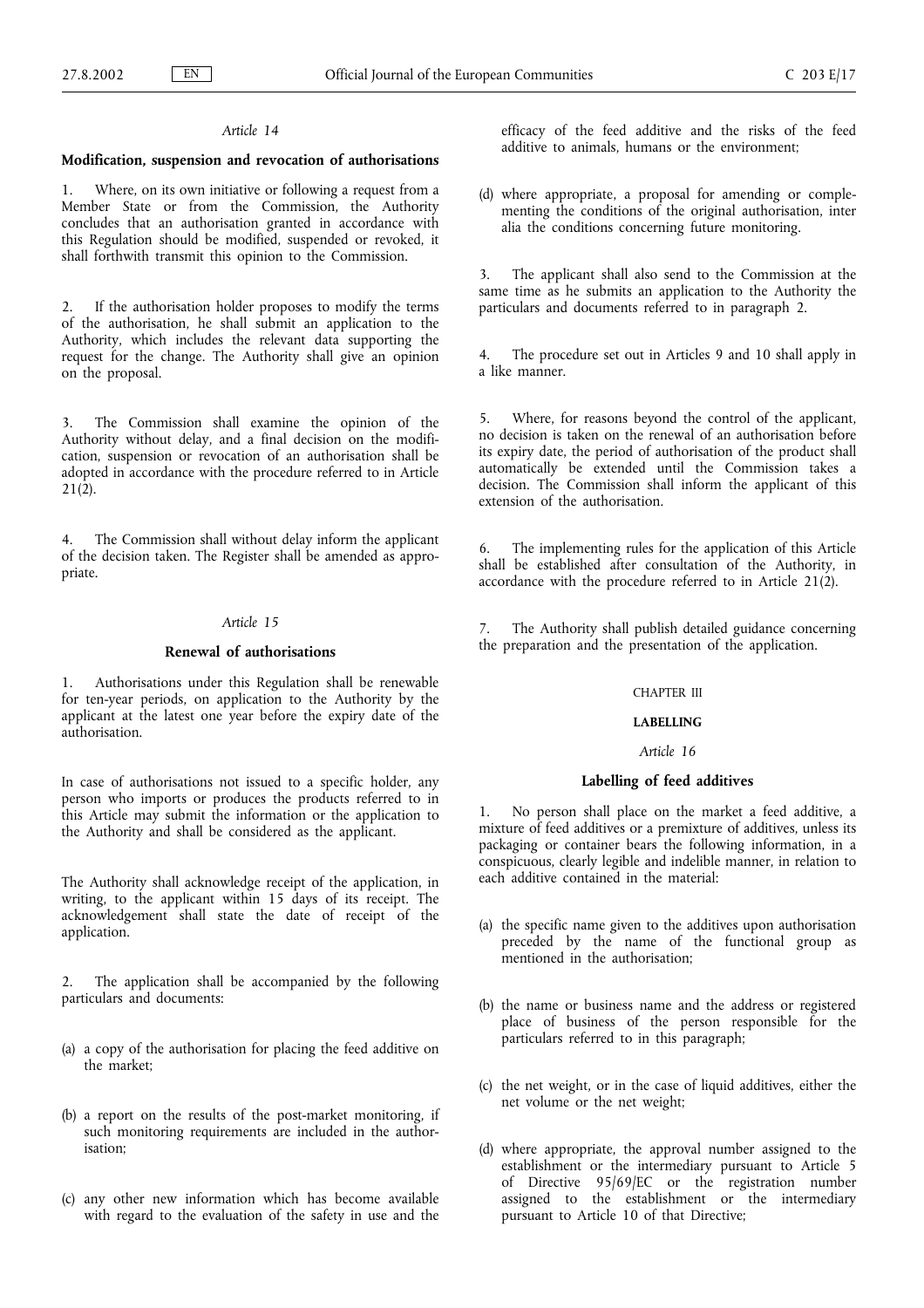(e) directions for use, and any safety recommendations regarding the use and, where applicable, the specific requirements mentioned in the authorisation, including animal species and categories for which the additive, additive mixture or premixture of additives is intended.

2. In addition to the information specified in paragraph 1, the packaging or container of an additive belonging to a functional group specified in Annex III must bear the information, presented in a conspicuous, clearly legible and indelible manner, indicated in that Annex.

3. In the case of premixtures, the word 'PREMIXTURE' must clearly appear on the label.

4. Amendments to Annex III to take technical and scientific development into account may be adopted in accordance with the procedure referred to in Article  $21(2)$ .

### CHAPTER IV

### **GENERAL PROVISIONS**

## *Article 17*

# **Community Register of Feed additives**

1. The Commission shall establish and maintain a Community Register of Feed additives.

- 2. The Register shall be made available to the public.
- 3. The Register shall be consolidated at least once a year.

## *Article 18*

### **Confidentiality**

1. The applicant may indicate which information submitted under this Regulation he wishes to be treated as confidential because its disclosure may significantly harm his competitive position. Verifiable justification must be given in such cases.

2. The Authority shall determine, after consultation with the applicant, which information other than that specified in paragraph 3 should be kept confidential and shall inform the applicant of its decision.

Information relating to the following shall not be considered confidential:

- (a) name and composition of the feed additive and, where appropriate, indication of the substrate and the production strain;
- (b) physico-chemical and biological characteristics of the feed additive;
- (c) effects of the feed additive on human and animal health and on the environment;
- (d) effects of the feed additive on the characteristics of animal products and its nutritional properties;
- (e) methods for sampling, detection and identification of the feed additive and, where applicable, monitoring requirements and a summary of the results of the monitoring;
- (f) information on waste treatment and emergency response.

4. Notwithstanding paragraph 2, the Authority shall, on request, supply the Commission and Member States with all information in its possession, including any identified as confidential pursuant to paragraph 2.

5. The Member States, the Commission and the Authority shall keep confidential all the information identified as confidential under paragraph 2 except where it is appropriate for such information to be made public in order to protect human health, animal health or the environment.

6. If an applicant withdraws or has withdrawn an application, the Authority, the Commission and the Member States shall respect the confidentiality of commercial and industrial information, including research and development information as well as information on which the Authority and the applicant disagree as to its confidentiality.

#### *Article 19*

### **Data protection**

The scientific data and other information in the application dossier required under Article 8 may not be used for the benefit of another applicant for a period of ten years from the date of authorisation, unless the other applicant has agreed with the previous applicant that such data and information may be used. On expiry of the ten-year period, the findings of all or part of the evaluation conducted on the basis of the scientific data and information contained in the application dossier may be used by the Authority for the benefit of another applicant.

## *Article 20*

## **Reference laboratories**

The Community reference laboratory and its duties and tasks shall be those laid down in the Annex II.

National reference laboratories may be established in accordance with the procedure referred to in Article 21(2).

Detailed rules for implementing Annex II and any amendments to that Annex shall be adopted in accordance with the procedure referred to in Article 21(2).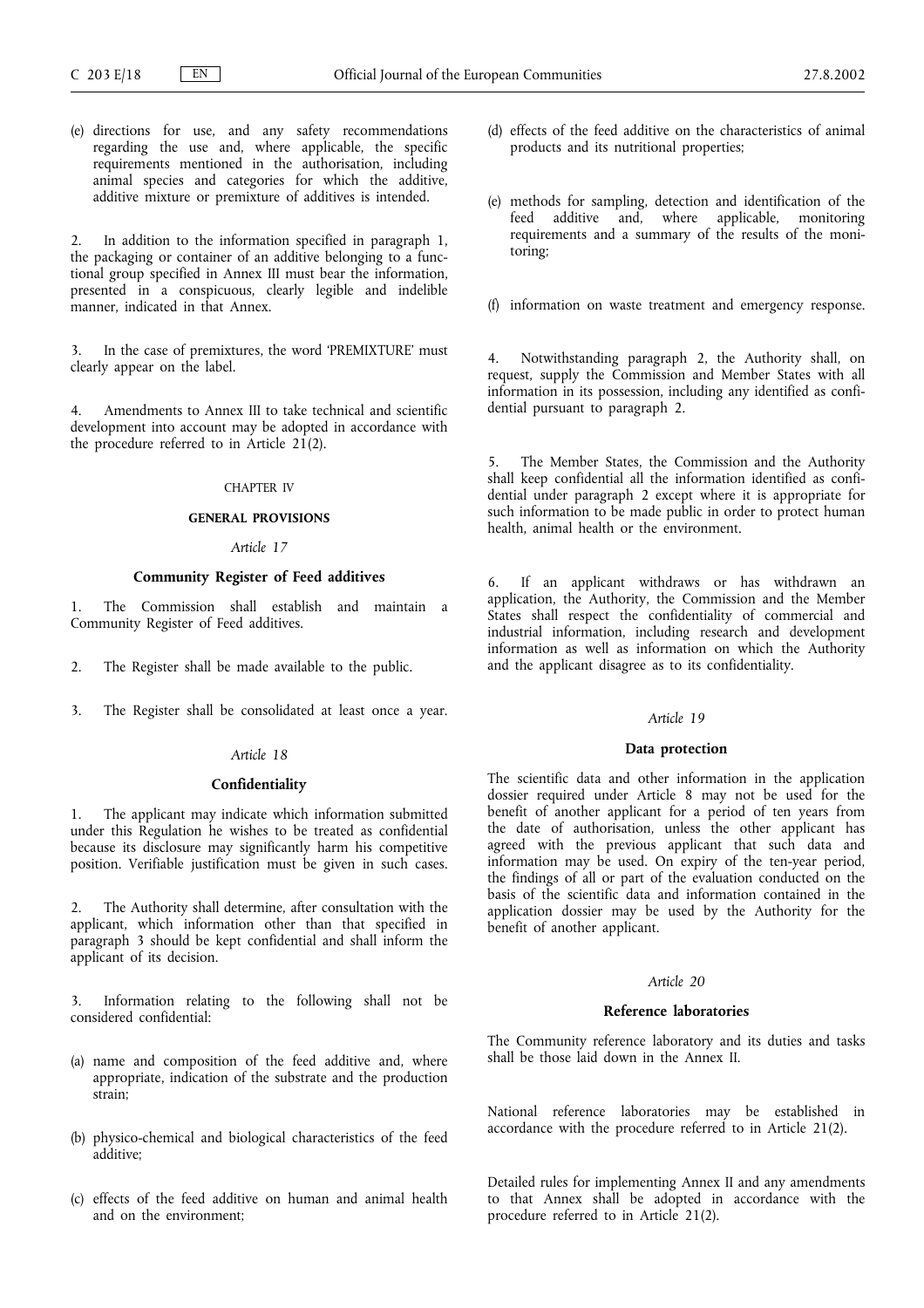# *Article 21*

### **Committee**

The Commission shall be assisted by the Standing Committee on the Food Chain and Animal Health, established by Regulation EC No 178/2002 of the European Parliament and of the Council laying down general principles and requirements of food law, establishing the European Food Safety Authority, and laying down procedures in matter of food safety.

2. When reference is made to this paragraph, the regulatory procedure laid down in Article 5 of Decision 1999/468/EC shall apply, in compliance with Article 7 and Article 8 thereof.

The period provided for in Article 5(6) of Decision  $1999/468/\text{EC}$  shall be three months.

# *Article 22*

## **Repeals**

1. Directive 70/524/EEC is repealed with effect from the date of application of this Regulation. However, Article 16 of Directive 70/524/EEC shall remain in force until Directive 79/373/EEC has been revised to include rules concerning the labelling of compound feedingstuffs incorporating additives.

2. Points 3 and 4 of the Annex of Directive 82/471/EEC are deleted with effect from the date of application of this Regulation.

3. Directive 87/153/EEC is repealed with effect from the date of application of this Regulation. However, the Annex to that Directive shall remain in force until the adoption of the implementing rules provided for in Article 8(4) of this Regulation.

4. References to Directive 70/524/EEC shall be construed as references to this Regulation.

## *Article 23*

## **Penalties**

The Member States shall lay down the rules on penalties applicable to infringements of the provisions of this Regulation and shall take all measures necessary to ensure that they are implemented. The penalties provided for must be effective, proportionate and dissuasive.

The Member States shall notify those rules and measures to the Commission at the latest six months after the date of publication of this Regulation and shall notify it without delay of any subsequent amendment affecting them.

#### *Article 24*

### **Transitional measures**

1. Applications submitted under Article 4 of Directive 70/524/EEC before the entry into force of this Regulation shall be treated as applications under Article 8 of this Regulation where the initial comments provided for under Article 4(4) of Directive 70/524/EEC have not yet been forwarded to the Commission. Any Member States selected as rapporteur in respect of such an application shall immediately transmit the dossier submitted pursuant to that application to the Authority.

2. The labelling requirements laid down in Chapter III of this Regulation shall not apply to products which have been lawfully manufactured and labelled in the Community, or which have been lawfully imported into the Community and put into free circulation, before the date of application of this Regulation.

#### *Article 25*

### **Entry into force**

This Regulation shall enter into force on the twentieth day following that of its publication in the *Official Journal of the European Communities*.

It shall apply from [1 year after the date of publication of this Regulation].

This Regulation shall be binding in its entirety and directly applicable in all Member States.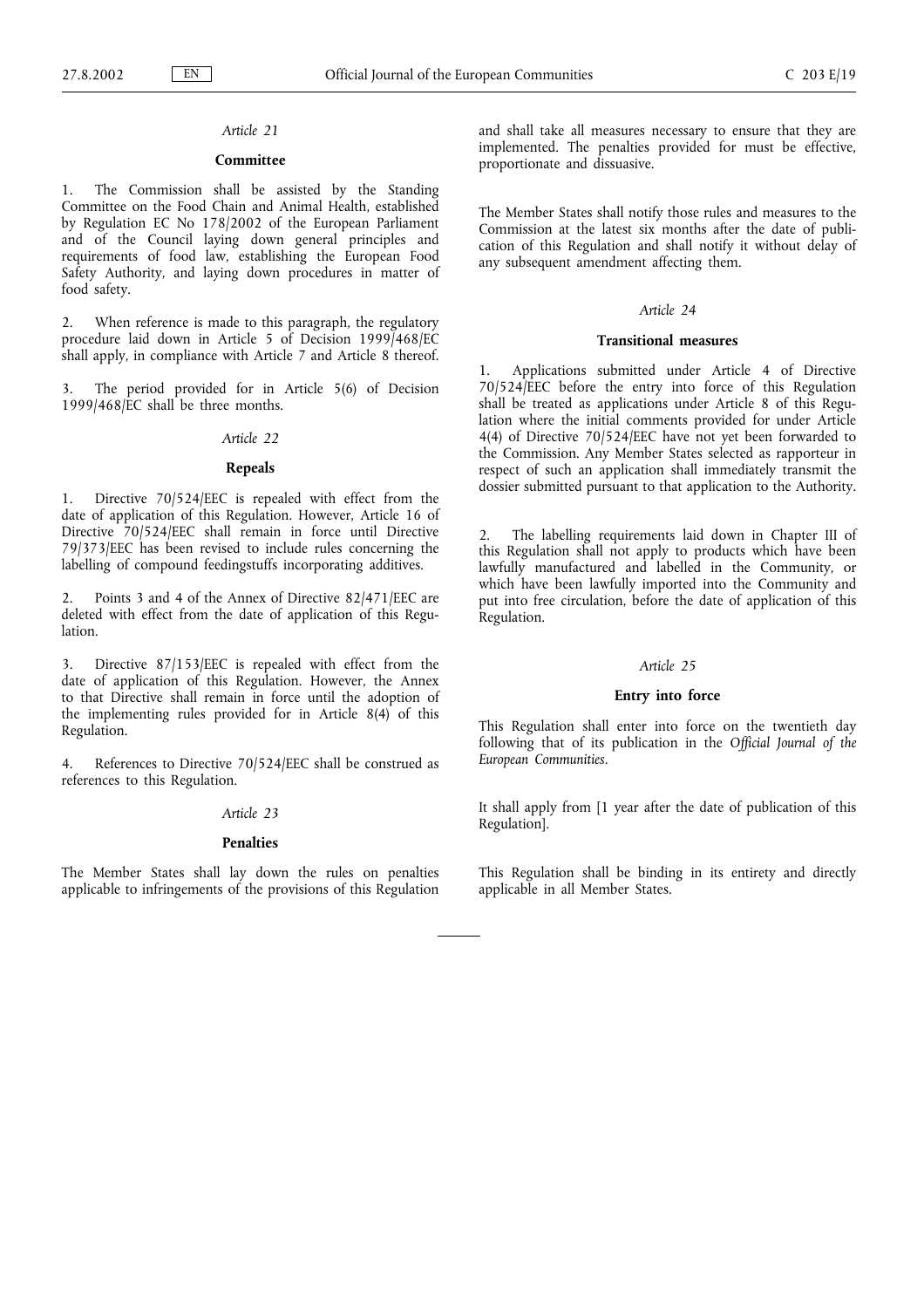### *ANNEX I*

## **ADDITIVE GROUPS**

- 1. In the category 'technological additives', the following functional groups are included:
	- (a) preservatives: substances, including silage agents or, when applicable, micro-organisms which prolong the storage life of feedingstuffs and feed materials by protecting them against deterioration caused by micro-organisms;
	- (b) antioxidants: substances which prolong the storage life of feedingstuffs and feed materials by protecting them against deterioration caused by oxidation;
	- (c) emulsifiers: substances that make it possible to form or maintain a homogeneous mixture of two or more immiscible phases in feedingstuffs;
	- (d) stabilisers: substances which make it possible to maintain the physico-chemical state of feedingstuffs;
	- (e) thickeners: substances which increase the viscosity of feedingstuffs;
	- (f) gelling agents: substances which give a feedingstuff texture through the formation of a gel;
	- (g) anticaking agents: substances that reduce the tendency of individual particles of a feedingstuff to adhere to one another;
	- (h) acidity regulators: substances which adjust the pH of feedingstuffs.
- 2. In the category 'sensory additives', the following functional groups are included:
	- (a) colorants:
		- (i) substances that add or restore colour in feedingstuffs, including natural constituents of feed materials and natural sources which are normally not consumed as feed materials;
		- (ii) substances which, when fed to animals, add or restore colours to food of animal origin;
		- (iii) denaturants: substances which, when used for the manufacture of processed feedingstuffs, allow the identification of the origin of specific food or feed materials;
	- (b) flavouring and appetising compounds: natural products obtained by appropriate physical, chemical, enzymatic or microbiological processes from materials of vegetable or animal origin, or chemically defined substances, the inclusion of which in feedingstuffs increases feed palatability.
- 3. In the category 'nutritional additives', the following functional groups are included:
	- (a) vitamins;
	- (b) trace elements;
	- (c) amino acids.
- 4. In the category 'zootechnical additives', the following functional groups are included:
	- (a) digestibility enhancers: substances which, when fed to animals, increase the digestibility of the diet, through action on target feed materials;
	- (b) gut flora improvers: micro-organisms forming colonies or other chemically defined substances, which, when fed to animals, have a positive effect on the gut flora;
	- (c) growth promoters: chemically defined substances which, when fed to animals, improve production performance parameters.